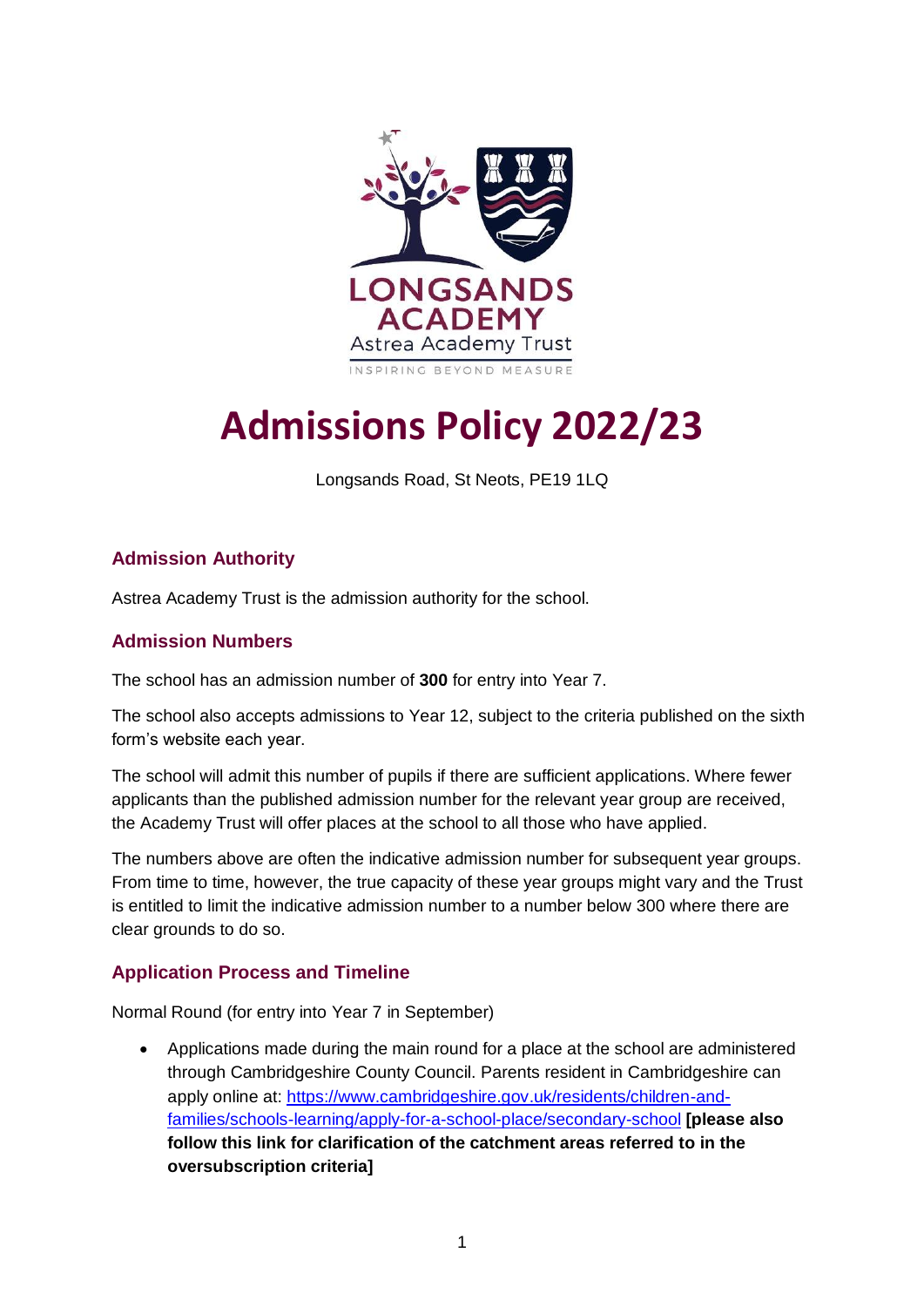- Parents in other local authority areas must apply through their home local authority.
- The Local Authority's timetable will be used for all normal round applications each year.
- The deadline for an application for a place in Year 7 is **31st October** in the year before your child will start school.
- Offers will be made by the Local Authority, on behalf of the school, on **1 st March** or the next working day.

"In-year" admissions:

- Applications for a place outside the main round are known as "in-year" applications. For example, if a Year 8 child moves into the area, an in-year application will be made.
- Astrea Academy Trust reserves the right to administer in-year admissions to the school. However, by agreement with the Local Authority, the LA will administer these applications and parents should use the link provided above.

## **Oversubscription criteria**

When the school receives more applications than places available, after the admission of pupils with an Education, Health and Care Plan or a Statement of Special Educational Needs naming the school, priority for admission will be given to those children who meet the criteria set out below, in priority order:

- **1. Looked After Children** looked after children and all previously looked after children, including those children who appear to the admission authority to have been in state care outside of England and ceased to be in state care as a result of being adopted.<sup>1</sup>
- **2. Children of staff** who have been employed at the school for two or more years at the time of application or have been recruited to fill a vacant post for which there is a demonstrable skill shortage.
- **3. Children living in the village catchment area and Hail Weston, attending village primary schools in the catchment area and who have a sibling** at the school at the time of admission.
- **4. Children living in the village catchment area and Hail Weston with a sibling at the school** at the time of admission

<sup>-</sup> $1$  A looked after child is a child who is (a) in the care of a local authority, or (b) being provided with accommodation by a local authority in the exercise of their social services functions (see the definition in Section 22(1) of the Children Act 1989).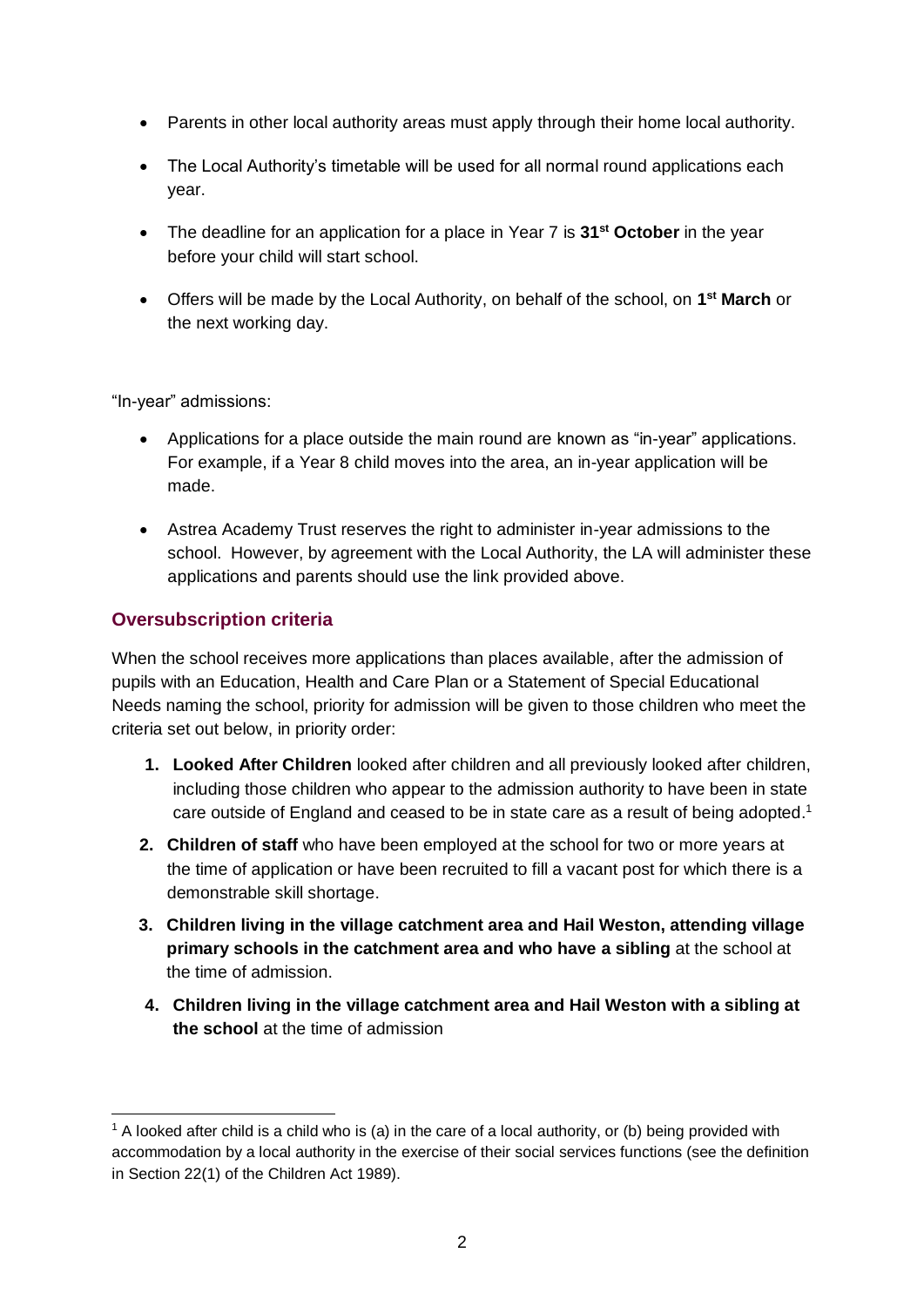- **5. Children living in the village catchment area and Hail Weston who attend the village primary schools** within it;
- **6. Children living in the village catchment area and Hail Weston**;
- **7. Children living in the St Neots catchment area, attending St Neots primary schools in the catchment area and who have a sibling** at the school at the time of admission;
- **8. Children living in the St Neots catchment area with a sibling at the school** at the time of admission;
- **9. Children living in the St Neots catchment area who attend the St Neots primary schools** within it;
- **10. Children living in the St Neots catchment area**;
- **11. Children who live outside the catchment area, who attend village or St Neots primary schools within it and who have a sibling at the school** at the time of admission.
- **12. Children who live outside the catchment area who have a sibling at the school** at the time of admission.
- **13. Children who live outside the catchment area who attend the village or St Neots primary schools** within the catchment area;
- **14. Children living nearest the school** according to the shortest straight line distance.

### **Tie-break**

Where the last place could be allocated to a number of children living equidistant from the school, the determination of the single offer will be made by random allocation. The random allocation will be supervised by someone independent of the Trust.

### **Notes**

**Home address** - The home address is where a child normally lives. Where parents are separated and the child lives with each parent for part of the week, the home address will be the one where the child spends the majority of his or her time.

**Multiple births** (twins, etc.) - In the case of multiple births or siblings in the same year group, where there is only one place available in the school, all will be considered together as one application.

**Service children and Crown servants** - For families of service personnel with a confirmed posting to their area, or crown servants returning from overseas to live in that area, the Authority will allocate a place in advance of the family arriving in the area provided the application is accompanied by an official letter that declares a relocation date and a Unit postal address or quartering area address when considering the application against their oversubscription criteria. The Trust will not refuse a service child a place because the family does not currently live in the area.